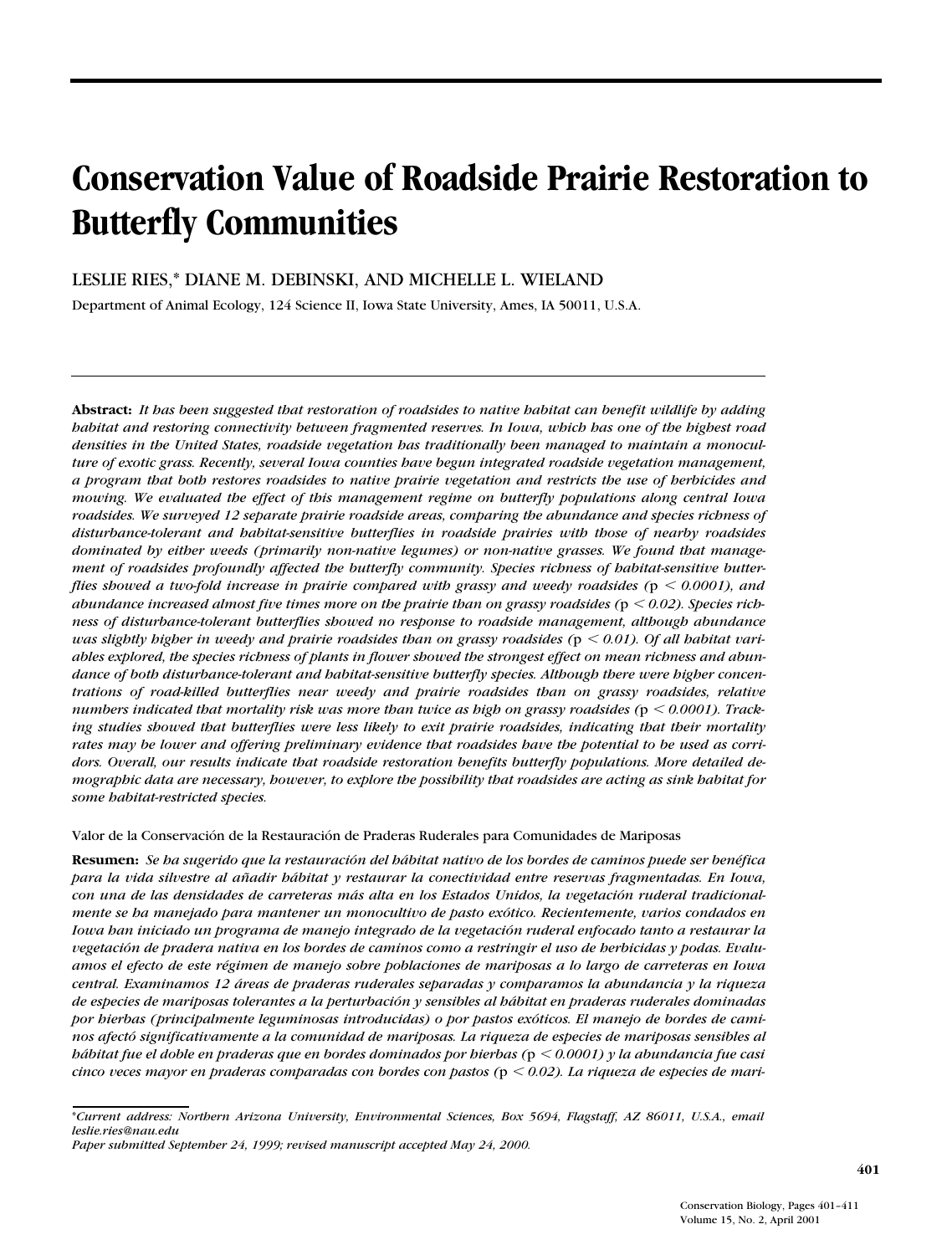*posas tolerantes a la perturbación no mostró respuesta al manejo de bordes de camino, aunque la abundancia fue ligeramente mayor en bordes con bierbas y con praderas comparados con bordes con pastos (p <*  $\alpha$ *) 0.01). De las variables del hábitat analizadas, la riqueza de especies de plantas con flor tuvo el mayor efecto sobre la riqueza y abundancia promedio de especies de mariposas tanto las tolerantes a la perturbación como las sensibles al hábitat. Aunque hubo mayor concentración de mariposas muertas por colisión cerca de bordes con hierbas y con praderas en comparación con bordes con pastos, los valores relativos indicaron que el riesgo de morir fue más del doble en los bordes con pastos (*p , *0.0001). Estudios de localización mostraron que la probabilidad de que las mariposas salgan de los bordes con pradera es baja, lo que indica que las tasas de mortalidad pueden ser menores y ofrece evidencia preliminar de que los bordes de camino tienen el potencial de ser utilizados como corredores. En general, nuestros resultados indican que la restauración de bordes es benéfica para las poblaciones de mariposas. Sin embargo, se requieren datos demográficos más detallados para explorar la posibilidad de que los bordes de camino actúan como hábitat receptor para algunas especies de hábitat restringido.*

# **Introduction**

Since the development of island biogeography theory (MacArthur & Wilson 1963), the ability of an increasingly fragmented system of natural reserves to support viable populations or retain species diversity for extended periods has been questioned (Diamond 1975). The problem is not just loss of habitat but isolation, which puts populations at greater risk of local extinction (Brown & Kodric-Brown 1977; Lande 1988; Saccheri et al. 1998). Roadside vegetation, which occupies approximately 8 million ha of land (Adams & Geis 1983) bordering nearly 6.4 million km of road in the United States (U.S. Department of Transportation 1998), has been suggested as a resource to both add habitat and restore connectivity between fragmented reserves (Bennett 1991; Spellerberg 1998).

Although the presence of roads is often considered to have negative effects on wildlife, the amount of land dedicated to roadside vegetation is substantial. For many regions where habitat loss has been severe and human presence is well established, roadside restoration offers an opportunity for extensive additions to the regional system of reserves. Therefore, information on the effects of roadsides on wildlife is crucial. Recently, many states have instituted policies to restore roadsides to native vegetation, often for the primary purpose of weed and erosion control (Henderson 2000). Although several studies have documented the use of roadsides by wildlife, we were not able to find a single study that examined the effect on any animal species of restoring roadsides to native habitat. The purpose of our study was to explore the conservation value of restored and native prairie roadsides to butterflies in central Iowa.

## **Roadsides as Additional Habitat**

Several small-bodied animals, including birds (Laursen 1981; Arnold & Weeldenburg 1990; Cale 1990; Warner et al.1992; Camp & Best 1994), small mammals (Getz et al. 1978; Woodward 1990; Clark et al. 1996; Kirsch 1997),

insects (Munguira & Thomas 1992; DeMers 1993; Vermeulen 1993; Eversham & Telfer 1994; Samways et al. 1997), snails (Baur & Baur 1992), and reptiles and amphibians (Way 1977; Seabrook & Dettmann 1996) use roadside vegetation as habitat. Most of the species found in this habitat are common (Bennett 1991), however, and the possibility that roadsides act as population sinks (Pulliam 1988) is rarely explored (Eversham & Telfer 1994). Source-sink dynamics in roadsides may have serious implications for the conservation of species on a regional scale because increasing the amount of sink habitat relative to source habitat in the landscape has the potential to decrease the overall population size, even as the amount of total habitat increases (Danielson 1992).

There are several negative consequences of using roadside vegetation as habitat. Approximately one million vertebrates are killed every day by cars in the United States (Lalo 1987), although some studies suggest that mortality from vehicles is only a minor contributor to overall death rates (Bennett 1991). Little research has focused on invertebrates, but one study found road mortality for butterflies to be high, yet minor compared with other causes (Munguira & Thomas 1992). Roads may be a barrier for dispersal (Mader 1984; Merriam et al. 1989), and culverts have been used to increase permeability (Yanes et al. 1995). Roadsides are also subject to contamination from passing cars, with high concentrations of several heavy metals being found in soil, vegetation, earthworms, and small mammals (Scanlon 1987).

#### **Roadsides as Corridors or Stepping Stones between Habitat**

The idea that corridors or "stepping stones" between habitat "islands" can decrease isolation of fragmented habitat has become extremely popular (Noss & Harris 1986; Noss 1987; Mann & Plummer 1993). Stepping stones provide small habitat patches between larger reserves that decrease the average distance between patches and therefore may decrease isolation. Habitat corridors are meant to directly connect habitat, but the idea remains controversial (Simberloff et al. 1992; Rosenberg et al. 1997).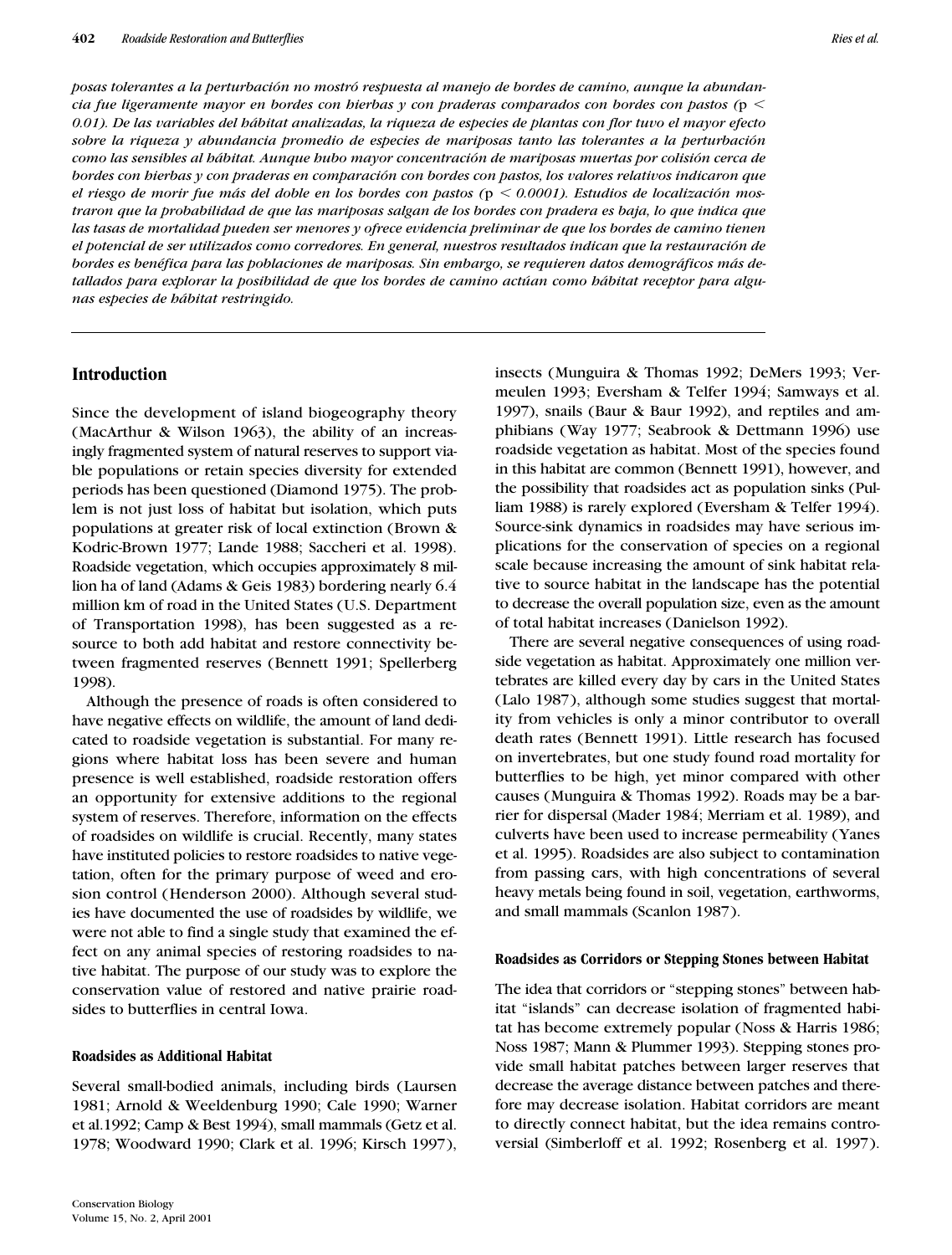One of the main criticisms of corridors is that the high cost of creating them could be better spent on other conservation priorities (Mann & Plummer 1993). Roadside vegetation is a permanent part of the landscape, however, and is already being actively managed. If corridors are a useful tool for conservation, roadsides may offer a source of corridor habitat that does not take resources away from other programs. Movements of organisms along roadside vegetation have been documented for several species (Suckling 1984; Arnold & Weeldenburg 1990; Bennett 1990; Vermeulen 1994). Roadsides have also been implicated as a factor in range expansion for mice (Getz et al. 1978) and ants (DeMers 1993). As with most proposed corridor systems, however, there is no direct evidence that roadsides accomplish the main goal of corridors: to reduce isolation of populations in larger habitat patches or reserves.

## **Prairies and Roadside Management in Iowa**

Prairie is one of the most endangered ecosystems in the United States (Smith 1981). The tallgrass prairie has suffered the most severe decline, with a total loss of area estimated from 82% to 99%, more than any other major ecosystem in North America. Iowa is one of the most severely affected states, with  $< 0.01\%$  of the original tallgrass prairie remaining (Sampson & Knopf 1994). There are an estimated 179,000 km of roads in Iowa encompassing 243,000 ha of land (Flynn 1994). Traditionally, these roadsides were managed with aggressive mowing and spraying techniques to control invasive weeds. Recently, however, several Iowa counties have begun integrated roadside vegetation management (IRVM) programs that involve restoring roadsides to native vegetation and restricting the use of herbicides (Cramer 1991; Flynn 1994). Although IRVM is generally implemented for the purpose of weed and erosion control, another explicit goal of the program is to benefit wildlife (Cramer 1991). The uneven implementation of IRVM, both within and among counties, has resulted in a great deal of variation in the quality of roadsides in Iowa. Most roadside vegetation in central Iowa remains a uniform monoculture of exotic, cool-season grasses (primarily *Bromus* spp.), but many areas now have thickets of non-native flowers, and a small but growing number of roadsides are now dominated by native prairie grasses and wildflowers.

## **Status of Grassland Butterflies in Iowa**

The health of an ecological system can often be gauged by its assemblage of species. Butterflies are a particularly useful group in this regard because they display a wide range of tolerances to habitat disturbance, are relatively well known, and their host-plant relationships are well described (Scott 1986). Many of the plants included in native seeding projects along Iowa roadsides serve as larval host plants or nectar resources for several species of butterfly.

The Iowa Natural Resource Commission lists 2 species of Iowa butterflies as endangered, 5 as threatened, and 25 as species of special concern. Schlict and Orwig (1998) have expanded this list to include 8 critically endangered species (known in only one to five sites), 15 endangered, and 21 threatened. They also list one butterfly, the Dakota skipper (*Hesperia dacotae*), a prairie specialist, as extinct in Iowa. Of the 44 species included on their list, 21 are considered prairie specialists.

## **Objectives**

The goal of this study was to assess the effects of IRVM practices on butterfly communities. Our specific objectives were to (1) determine how IRVM affects butterfly communities, (2) compare butterfly communities in native and restored prairie roadsides, (3) compare butterfly communities in prairie roadsides with those in native, nonroadside prairie remnants, and (4) estimate the effect of butterfly mortality due to collisions with cars in different roadside habitats. We surveyed butterflies that overwinter in Iowa and that are associated with open habitat. Species that don't overwinter in Iowa move great distances during their lifetime and are not as strongly tied to local habitat patches. We divided species into those that are tolerant of highly disturbed habitat (disturbance-tolerant) and those that are not (habitat-sensitive). By focusing on species richness and the abundance of these two groups of butterflies, we show how management techniques may increase the value of roadside vegetation for butterfly populations.

# **Methods**

## **Site Selection and Description**

Each study area was located near a restored or native (never plowed) roadside prairie in central Iowa. We selected prairie roadside locations based on information gathered from county roadside managers in the four counties included in the study. The study included all high-quality restored roadsides that were at least 0.5 km long and well established. The length of restored roadsides varied considerably, ranging from a half kilometer to several kilometers. We also included all known native prairie roadsides located within the study area. In total, 12 study areas were established (Fig. 1), 4 areas with native roadsides and 8 with restored roadsides.

In all areas, each 160-m section of roadside vegetation within 1.6 km of the roadside prairie was classified as weedy  $(>20\%$  non-native legumes), grassy  $(<5\%$  forb cover and dominated by non-native grass, primarily *Bromus* sp.), or prairie (dominated by native prairie grasses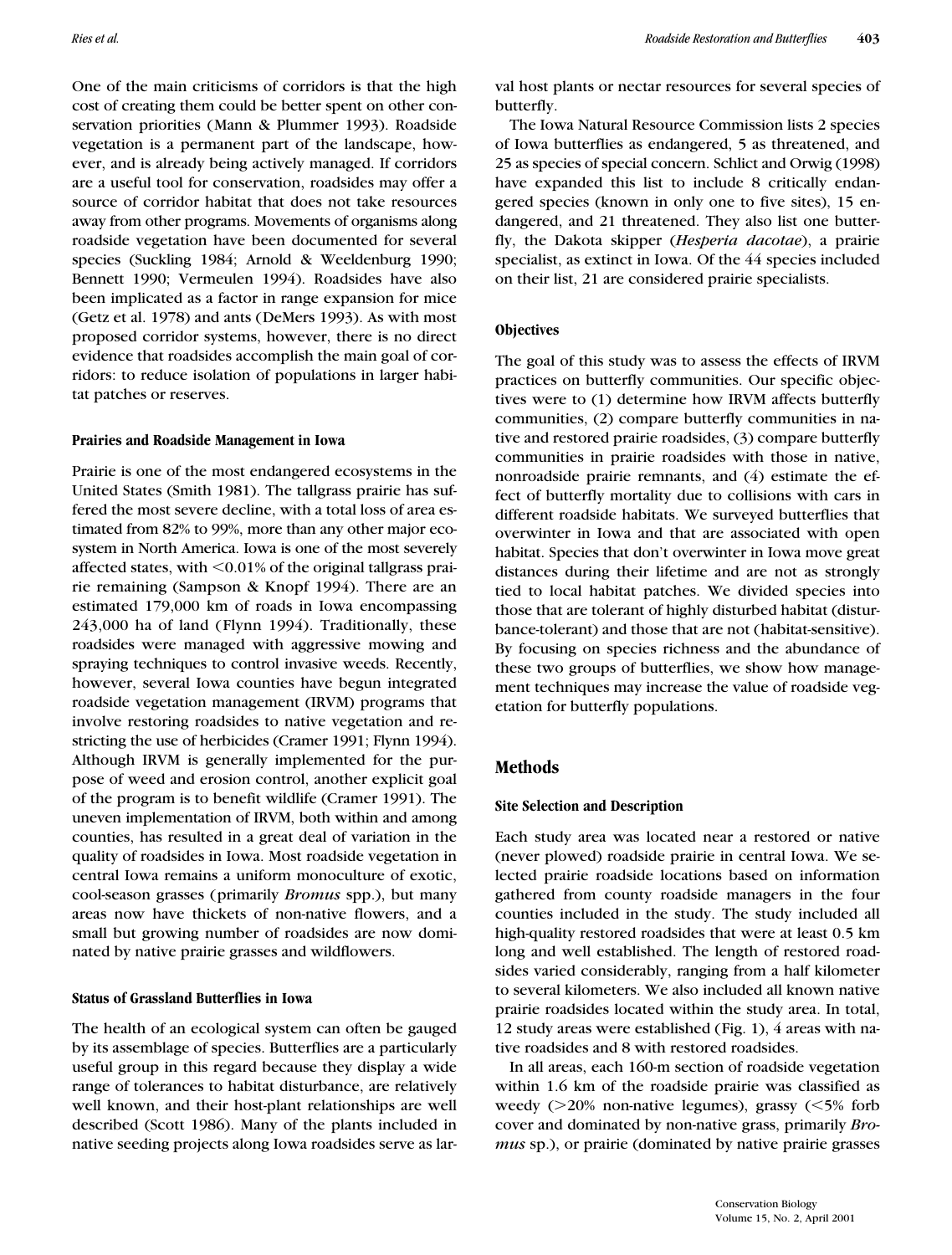

*Figure 1. Map of study areas showing locations of roadside prairie restoration in four counties in central Iowa (U.S.).*

and forbs). Weedy roadsides were restricted to those dominated by non-native legumes because their presence is tolerated by roadside managers. Other weeds, such as Canada thistle (*Cirsium arvense*), are considered nuisances and are subjected to intensive spot spraying or mowing (Cramer 1991).

Three plots were established within each roadside class (grassy, weedy, and prairie) within each area. Plot locations were randomly selected among plots that met the following requirements: at least 50 m away from all other plots, roadside at least 6 m wide and not dominated by wetland vegetation, grassy plots never adjacent to weedy plots, and both grassy and weedy plots at least 500 m from prairie plots to avoid spillover of individuals. All roadsides were bordered by row crops. Depending on the prevalence of grassy and weedy roadsides, some areas were missing either one or two plots. Of the 12 study areas (Fig. 1), 7 were complete and 5 were missing either 1 or 2 plots, resulting in a total of 101 study plots. The plots were located along a wide range of roads, from county gravel roads to interstate highways. Each survey plot was 50 m long and 5 m wide. To examine the differences between native prairie reserves and prairie roadsides, we established three randomly placed 50  $\times$  5 m plots in four native prairie remnants ranging in size from 2 to 16 ha.

## **Butterfly and Flower Surveys**

Three rounds of surveys, each lasting approximately 3 weeks, were conducted from 22 June through 22 August 1998. During the three rounds, each plot was visited three times, so over the course of the summer most plots were sampled nine times. Exceptions were plots that were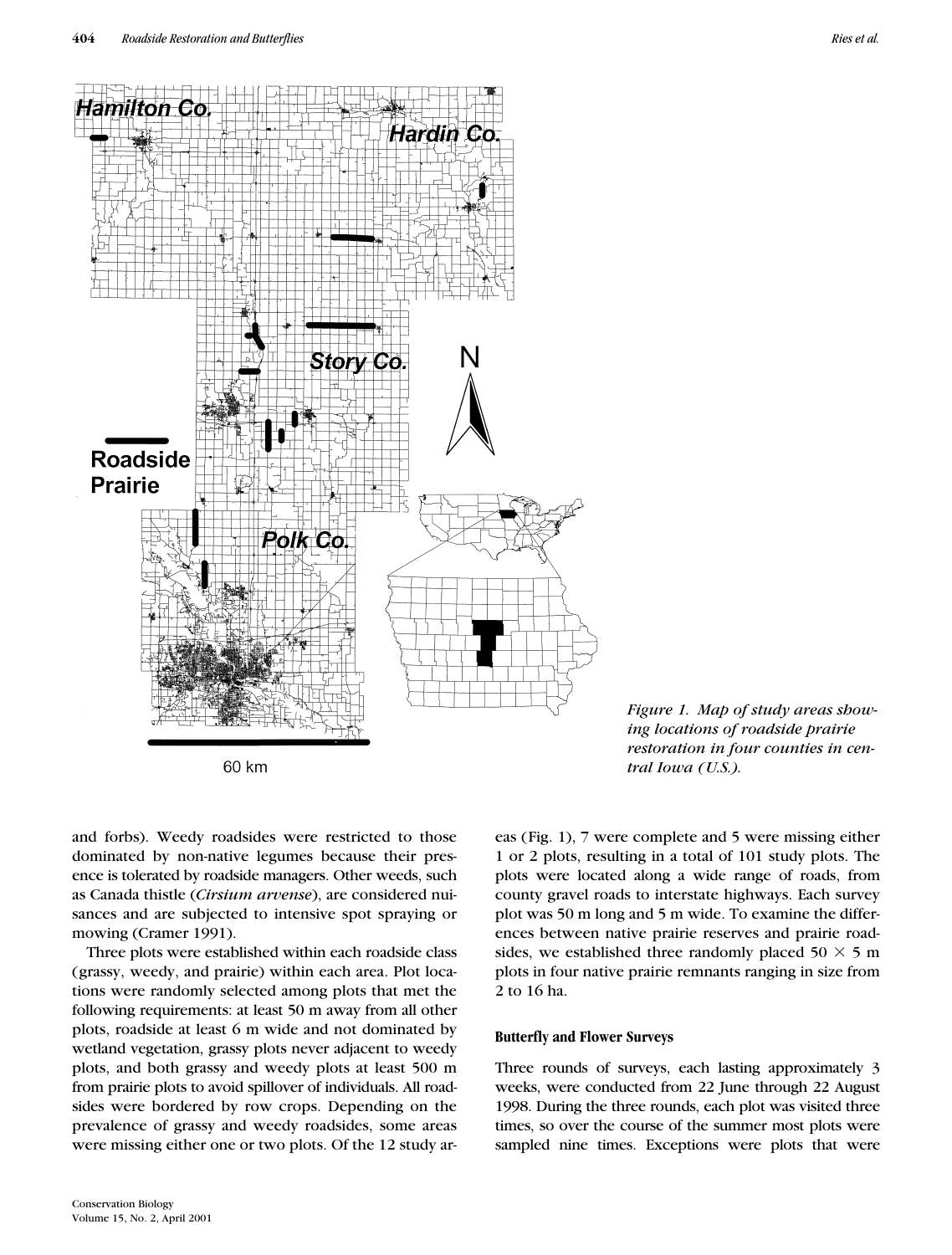flooded or recently mowed. Within each area and round, the order in which surveys were conducted was random. Surveys were conducted between 1000 and 1830 hours when the temperature was between  $21^{\circ}$  and  $35^{\circ}$  C and sustained winds were below 16 km/hour. On partly cloudy days, surveys were started only when the sun was shining. Each transect was walked for 5 minutes in one direction; timers were stopped when a butterfly was seen. We conducted a total of 953 surveys over the summer.

During each survey, we counted all butterflies (including skippers) that overwinter in Iowa. Butterflies were identified on the wing if possible, otherwise they were netted. Due to the difficulty of identification in the field, *Colias eurytheme* and *C. philodice* were identified to genus and were considered one species throughout the analysis. Both species are common in Iowa and have similar host-plant specificity and disturbance tolerance (Scott 1986). The percent cover of flowers was estimated once during each round to determine the amount of nectar available to butterflies. Within each plot, six  $5 \times 1$  m transects perpendicular to the butterfly transect were placed every 10 m. These  $5 \times 1$  m transects were then broken down into  $1 \times 1$  m sections. A visual estimate of the percent cover of the flowers of each species was made in each of the 30 1  $\times$  1 m plots. The values were then averaged over the entire plot. Although somewhat subjective, this allowed us to obtain a relative measure of flower cover between plots in a manner that was not prohibitively time consuming.

## **Mortality Surveys**

Mortality data were collected in two ways: observing movement behavior near roads and collecting dead butterflies along roadsides. Behavioral butterfly surveys were conducted only during the second round of sampling. Butterflies in the plot were observed for successful road crossings. A 50  $\times$  2 m transect parallel to the study plots described previously, but with half the width of the plot extending into the road, was used for observation.

Each entry of a butterfly into the plot was classified either as an approach (butterfly entered the 1 m of vegetation but did not continue into the road); an attempt (entered plot, flew across part of the road or shoulder, but then turned back); or a cross (entered the plot from the vegetation and crossed the road). Individuals that crossed were further classified as to whether they succeeded in crossing the road or were struck and killed by a vehicle. Butterflies that flew perpendicular to the road were not used in the analysis. Seventy-five behavioral surveys were conducted.

Roadkill surveys were conducted after all regular butterfly surveys during the last two rounds. Transects in these surveys were parallel to each survey plot along both sides of the road's edge where the vegetation met the pavement or gravel. Again, only species that overwinter in Iowa were counted in the survey. Butterflies struck by cars rarely stuck in grills; in general, they became caught at the grass' edge within 25 m from the point of collision (personal observation). We conducted a total of 212 mortality surveys.

## **Data Analysis**

For the community analysis, all butterflies observed were classified either as disturbance-tolerant or habitat-sensitive, based on data collected by the Iowa Lepidopterist Project (Nekola 1995) and habitat classifications given by Scott (1986). These categories were relative to the extreme level of habitat disturbance that occurs throughout Iowa, so species classified as disturbance-tolerant were those that survive well on farmland or within cities and towns. Species classified as habitat-sensitive were associated with areas that didn't receive high levels of continual human disturbance, but there was no requirement that they rely on native habitat. To calculate abundance, the mean for each of the three surveys conducted within one round was used to arrive at one value for each plot in each area. Plots of a single type within an area were considered subsamples and were averaged together to arrive at a single mean for grassy, weedy, and prairie roadsides for each of the 12 study areas. We used the same procedure for species richness but used the cumulative richness over three surveys before averaging values from different plots together within a study area. This procedure eliminated the problem of pseudoreplication (Hurlbert 1984).

For most analyses, the response variables examined were the number of species (species richness) and abundance for both disturbance-tolerant and habitat-sensitive butterflies. An analysis of variance (ANOVA) (PROC GLM; SAS Institute 1990) was used to compare abundance and species richness in grassy, weedy, and prairie roadsides. For the main analysis, restored and native roadsides were considered one type (prairie roadsides) because each of the 12 study areas acted as a "replicate" where all three roadside types were present, but no areas had both restored and native prairie roadsides. We used a separate *t* test to look for differences between native and restored roadsides and between prairie roadsides and nonroadside prairie remnants. We used ANOVA to test the effect of restoration size on butterfly abundance and richness using only prairie roadside plots. To examine this variable, we classified all roadsides as either small  $(< 800$  m in length), medium (800–5000 m), or large ( $>5000$  m). We used linear regression to test for effects of flower cover and richness, but we analyzed each survey separately because flower abundance and diversity varied within areas and between rounds.

For the mortality survey, the number of individuals found dead along roads was divided by the number counted during the normal butterfly survey to obtain relative mortality rates. We used ANOVA to test for differ-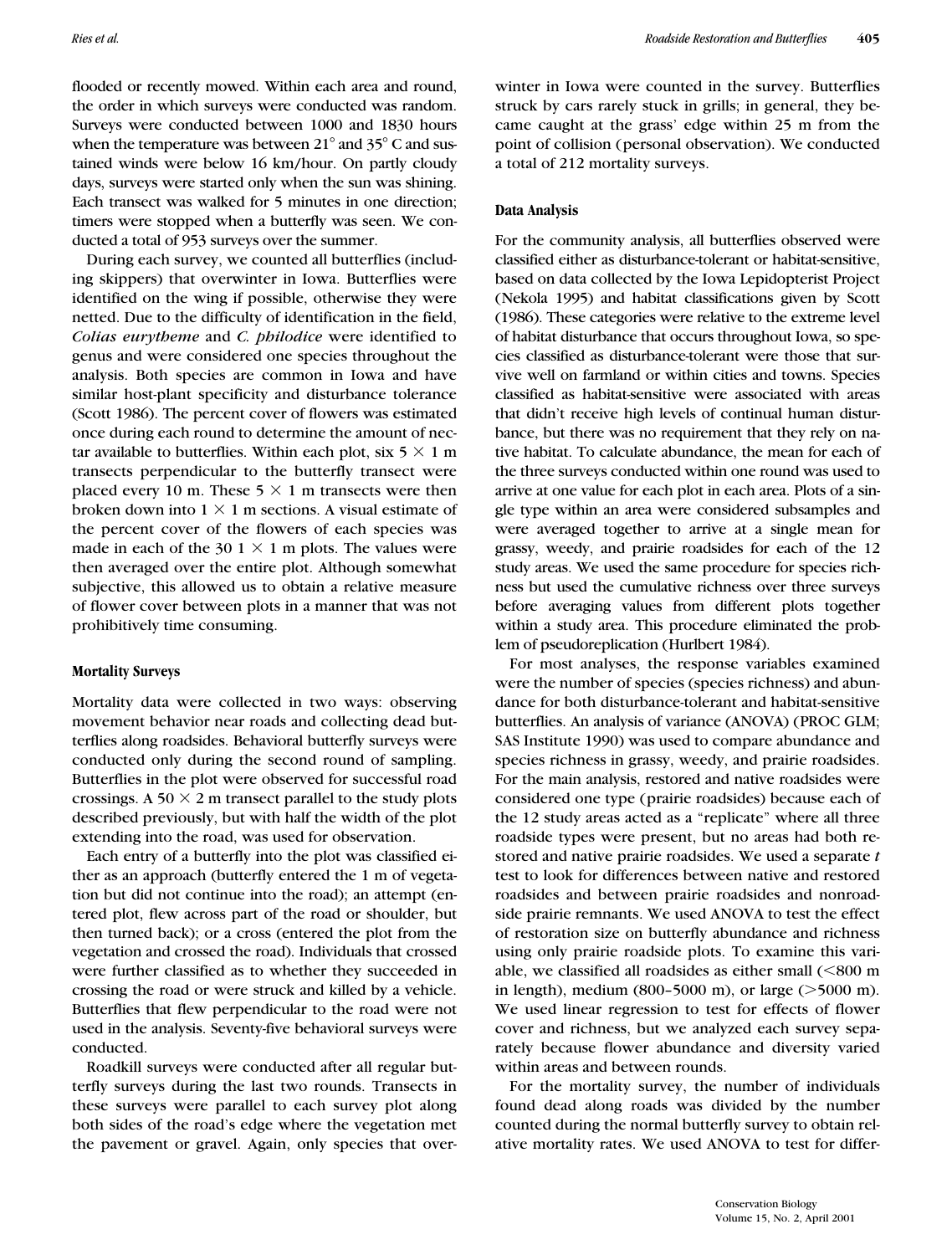| Table 1. Habitat category and total number of each species of nonmigratory butterflies observed during surveys of roadsides and prairies in |  |
|---------------------------------------------------------------------------------------------------------------------------------------------|--|
| central Iowa in 1998.                                                                                                                       |  |
|                                                                                                                                             |  |

| Common name                                | Scientific name      | Habitat category <sup><i>a</i></sup> | <b>Number</b><br>1124 |  |
|--------------------------------------------|----------------------|--------------------------------------|-----------------------|--|
| Sulpher                                    | Colias sp.           | disturbance-tolerant                 |                       |  |
| Eastern-tailed blue                        | Everes comyntas      | disturbance-tolerant                 | 1124                  |  |
| Pearl crescent                             | Phyciodes tharos     | habitat-sensitive                    | 710                   |  |
| Least skipperling                          | Ancyloxypha numitor  | habitat-sensitive                    | 170                   |  |
| <b>Black swallowtail</b>                   | Papilio polyxenes    | disturbance-tolerant                 | 145                   |  |
| Deleware skipper                           | Atrytone logan       | habitat-sensitive                    | 133                   |  |
| Common sootywing                           | Pholisora catullus   | disturbance-tolerant                 | 126                   |  |
| Cabbage white <sup>b</sup>                 | Pieris rapae         | disturbance-tolerant                 | 103                   |  |
| Common wood nymph                          | Cercyonis pegala     | habitat-sensitive                    | 77                    |  |
| Great spangled fritillary                  | Speyeria cybele      | habitat-sensitive                    | 48                    |  |
| Great grey copper                          | Lycaena xanthoides   | habitat-sensitive                    | 40                    |  |
| Red admiral                                | Vanessa atalanta     | disturbance-tolerant                 | 16                    |  |
| Viceroy                                    | Limenitis archippus  | habitat-sensitive                    | 15                    |  |
| Yellow-patch skipper                       | Polites peckius      | habitat-sensitive                    | 14                    |  |
| Tiger swallowtail                          | Papilio glaucus      | habitat-sensitive                    | 13                    |  |
| Checkered skipper                          | Pyrgus communis      | disturbance-tolerant                 | 11                    |  |
| Two-spotted skipper                        | Euphyes bimacula     | habitat-sensitive                    | 10                    |  |
| Regal fritillary <sup><math>c</math></sup> | Speyeria idalia      | habitat-sensitive                    | 8                     |  |
| Tawny-edged skipper                        | Polites themistocles | habitat-sensitive                    |                       |  |
| Gorgone checkerspot                        | Chlosyne gorgone     | habitat-sensitive                    | 5                     |  |
| Checkered white                            | Pieris protodice     | disturbance-tolerant                 | 2                     |  |
| Silver-spotted skipper                     | Epargyreus clarus    | habitat-sensitive                    | 2                     |  |
| American painted lady                      | Vanessa virginiensis | disturbance-tolerant                 | 2                     |  |
| Dion skipper                               | Euphys dione         | habitat-sensitive                    |                       |  |

*aHabitat categories are based on response to the high level of disturbance in Iowa. Those categorized as disturbance-tolerant do well in farms and cities; those categorized as habitat-sensitive are restricted to less-disturbed (though not necessarily native) habitat. b Not native to the United States.*

*c Prairie specialist.*

ences in relative mortality based on plot type and roadsurface type (paved or gravel). For the road-surface type we used only weedy roadsides because there was a relatively even number of paved and gravel roads  $(n = 13$ and 16, respectively). Grassy roads were predominantly gravel and prairie roads were predominantly paved. In general, road surface can be a surrogate for traffic volume, gravel roads having low volume and paved roads having high volume. For the behavior study, we used logistic regression (PROC LOGISTIC; SAS Institute 1990) to determine the effect of plot and road-surface type on the probability that an individual approaching the road would cross.

## **Results**

We identified a total of 3906 butterflies of 25 species during 953 surveys over the course of the summer (Table 1). There was no significant interaction of survey round with roadside type for any of the response variables examined; therefore, data from all rounds were combined for analysis.

More habitat-sensitive individuals were observed in prairie roadsides than in grassy and weedy roadsides (Fig. 2a), although only grassy and prairie roadsides were significantly different ( $p < 0.02$ ). Disturbance-tolerant spe-





*Figure 2. Average abundance of (a) habitat-sensitive and (b) disturbance-tolerant butterflies and species richness of (c) habitat-sensitive and (d) disturbancetolerant butterflies in grassy, weedy, and prairie roadsides in central Iowa. Values are based on an analysis of variance. Different letters indicate means that are significantly different.*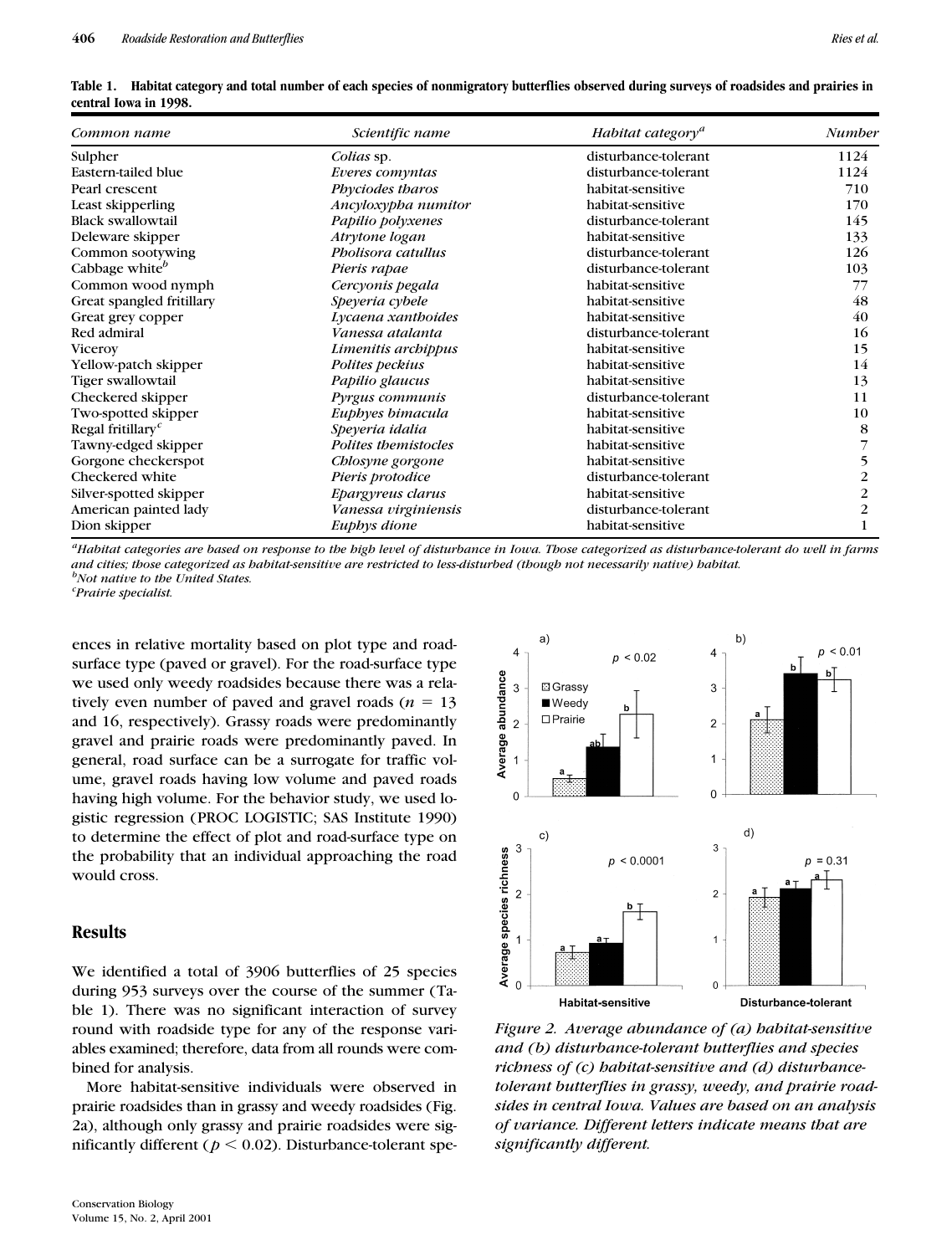cies had approximately two-thirds the number of individuals in grassy roadsides compared to weedy and prairie roadsides; there was no difference between weedy and prairie roadsides (Fig. 2b). There were about twice as many habitat-sensitive species in prairie roadsides than in grassy and weedy roadsides (Fig. 2c). Species richness of disturbance-tolerant species did not differ among the three roadside types (Fig. 2d).

There were no significant differences in species richness or overall abundance between restored and native prairie roadsides for both habitat-sensitive and disturbance-tolerant species (Table 2). Only richness of habitat-sensitive species showed a trend, with more species in native than weedy roadsides. Although this result was not significant ( $p = 0.13$ ), there were only four native roadsides, so there was little statistical power to detect a difference. Neither richness nor abundance of habitatsensitive species differed between prairie roadsides (native and restored combined) and nonroadside prairie remnants (Table 2). Disturbance-tolerant species had almost twice the abundance in roadsides than in prairie remnants (Table 2;  $p < 0.05$ ) and a marginally higher richness in roadsides (Table 2;  $p = 0.09$ ).

The number of species in flower explained little of the overall variation in butterfly numbers ( $r^2 = 0.07$ ,  $p <$ 0.0001). There was a clear trend, however, of increase in mean butterfly richness and abundance as flower richness increased; this trend was observed within all three roadside types (Fig. 3). In contrast, percent cover of flowers showed no significant effect on either richness or abundance. There was a marginally significant increase in richness of habitat-sensitive species as restoration size increased (Fig.  $4c$ ,  $p = 0.08$ ). Restoration size had no effect on disturbance-tolerant butterflies (Fig. 4b & 4d).

#### **Mortality Study**

The survey of road-killed butterflies showed that although the absolute number of butterflies found was lowest near grassy roadsides, the relative mortality rate along grassy roadsides may actually have been higher (Fig. 5a). In addition, relative mortality was about nine times higher on paved than on gravel roads (Fig. 5b). A significantly

higher percentage of individuals crossed roads with grassy and weedy roadsides than those with prairie roadsides (49, 44, and 23% respectively,  $p < 0.001$ ). There was no effect of road surface on road-crossing behavior. We observed 108 butterflies cross the road and only 3 were hit by a vehicle, for an overall mortality risk of 2.8%. Mortality risk was higher for paved than gravel roads (7% and 1%, respectively). The low number of individuals hit did not allow for a statistical analysis of mortality risk for any of the factors examined.

# **Discussion**

Our results show that management of roadside vegetation has a profound effect on butterfly communities. The prevalence of grassy, weedy, and prairie roadsides is a direct result of the roadside management practices of each county within Iowa. Both habitat-sensitive and disturbance-tolerant species showed an increase in weedy and prairie roadsides that was not seen in grassy roadsides. Habitat-sensitive species showed a positive response to active prairie restoration, with higher overall abundance and species richness in prairie than in weedy roadsides, indicating that at least some individuals responded to restoration in roadsides. Disturbance-tolerant species showed increased abundance in response to IRVM techniques, but there was no increase associated with active prairie restoration.

#### **Roadsides as Additional Habitat**

Butterflies have complex life cycles and need different resources at each stage of development. For roadsides to truly add habitat for a particular species, the habitat must either provide resources necessary for all life stages or be within reasonable distance of required resources. In addition, increases in fecundity must outweigh possible increases in mortality. In other words, habitat should be able to support a population without depending on immigrants from other areas (Pulliam 1988). Under these criteria, it is difficult to rigorously measure the value of habitat to any particular species without collecting de-

**Table 2. Comparison of the mean abundance and species richness of both habitat-sensitive and disturbance-tolerant butterflies in different types of prairie habitat in central Iowa.***<sup>a</sup>*

|                       |                                                                                                                                                                     | Roadside comparison |        |    | <i>Prairie comparison</i> |  |                  |                                                                                   |    |  |       |
|-----------------------|---------------------------------------------------------------------------------------------------------------------------------------------------------------------|---------------------|--------|----|---------------------------|--|------------------|-----------------------------------------------------------------------------------|----|--|-------|
| Dependent<br>variable | Habitat<br>category                                                                                                                                                 | restored            | native | df | t                         |  | $p > t$ roadside | remnant                                                                           | df |  | p > t |
| Abundance             | habitat-sensitive                                                                                                                                                   |                     |        |    |                           |  |                  | 2.43 (0.99) 1.99 (0.39) 10 0.305 0.767 2.28 (0.66) 1.59 (0.17) 12.3 1.02 0.327    |    |  |       |
|                       | disturbance-tolerant 3.24 (0.47) 3.26 (0.53) 10 0.033 0.975 3.25 (0.34) <sup>b</sup> 1.75 (0.51) <sup>b</sup> 14 <sup>b</sup> 2.239 <sup>b</sup> 0.042 <sup>b</sup> |                     |        |    |                           |  |                  |                                                                                   |    |  |       |
|                       | Species richness habitat-sensitive                                                                                                                                  |                     |        |    |                           |  |                  | $1.43(0.18)$ $2.00(0.33)$ 10 $1.649$ 0.13 $1.62(0.17)$ 1.70 (0.12) 14 0.235 0.818 |    |  |       |
|                       | disturbance-tolerant 2.16 (0.27) 2.60 (0.20) 10 1.039 0.323 2.31 (0.20) 1.61 (0.27) 14 1.828 0.089                                                                  |                     |        |    |                           |  |                  |                                                                                   |    |  |       |

*aComparisons were made between restored and native prairie roadsides (roadside comparison) and between prairie roadsides and nonroadside prairie remnants (prairie comparison) with a t test. Standard errors are shown in parentheses after mean values. b Significance at the 0.05 level.*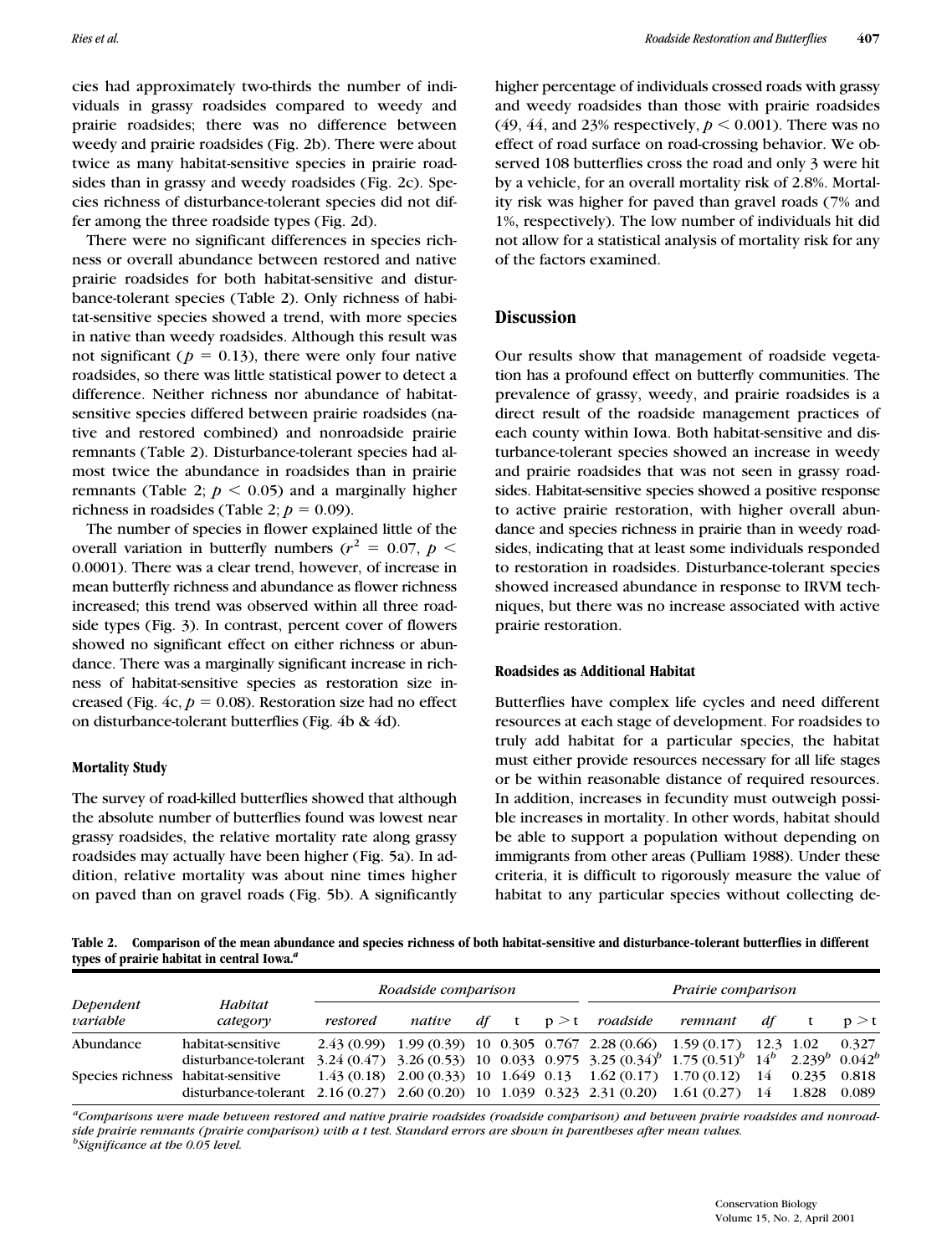

*Figure 3. Average abundance of (a) habitat-sensitive and (b) disturbance-tolerant butterflies and species richness of (c) habitat-sensitive and (d) disturbance-tolerant butterflies as the number of species in flower increased in roadside plots in central Iowa. Regressions were performed on mean values, but values for roadsides classified as grassy, weedy, and prairie are also* 

mographic data (Van Horne 1983). The greater density and richness in both weedy and prairie roadsides, however, offers preliminary evidence that IRVM may add habitat for some butterfly species.

By increasing the diversity and amount of forbs in roadsides through direct planting and decreased use of herbicides, IRVM increases both the nectar and host-plant resources in the surrounding landscape for many species. The most common butterflies seen in our surveys (*Colias* sp. and *Everes comyntas*) both use a variety of legumes as host and nectar plants (Scott 1986). Legumes were dominant in weedy roadsides (by design) and often in prairie roadsides. Therefore, it is likely that both weedy and restored roadsides provide habitat for the most common butterflies in Iowa. Disturbance-tolerant butterflies, which are at little risk in Iowa, almost certainly benefit from IRVM practices, but they probably gain little, if anything, from actual prairie reconstruction. In contrast, habitat-sensitive species did respond to active prairie restoration over passive colonization of weeds. For some species, therefore, prairie restoration may be necessary to realize a benefit from IRVM.

Our data suggest that individual mortality risk is highest in grassy roadsides, despite the fact that most are located along gravel roads. This may be because individuals are more likely to exit grassy roadsides than prairie roadsides (49% and 23%, respectively). Being near a paved road greatly increased mortality risk, however, and most

Conservation Biology Volume 15, No. 2, April 2001 restoration projects are located along paved roads. The fact that mortality risk was lowest in prairie roadsides even though these areas tended to be paved may be explained by a reduced tendency of the butterflies to exit the roadside habitat. That overall abundance was higher in prairie roadsides may also indicate either that birth rates are offsetting mortality or that individuals are being drawn into the population from elsewhere. If the latter is the case, then roadsides attractive to butterflies may be acting as a high mortality trap.

*illustrated.*

#### **Roadsides as Corridors or Stepping Stones between Habitat**

Although we did not collect data specifically to test the hypothesis that roadsides can "connect" populations in fragmented habitat, our data offer some preliminary evidence that restored roadsides may be able to link habitat. The IRVM increases nectar resources in the landscape, which provides energy for an individual moving through the landscape searching for a new, suitable habitat patch. For species that can reproduce in roadside habitat, roadsides may function as stepping stones between reserves by decreasing the distance between habitat fragments. Even in situations where roadsides cannot sustain a population, limited reproduction in roadsides could add individuals to the migrant pool, effectively increasing linkage between isolated populations.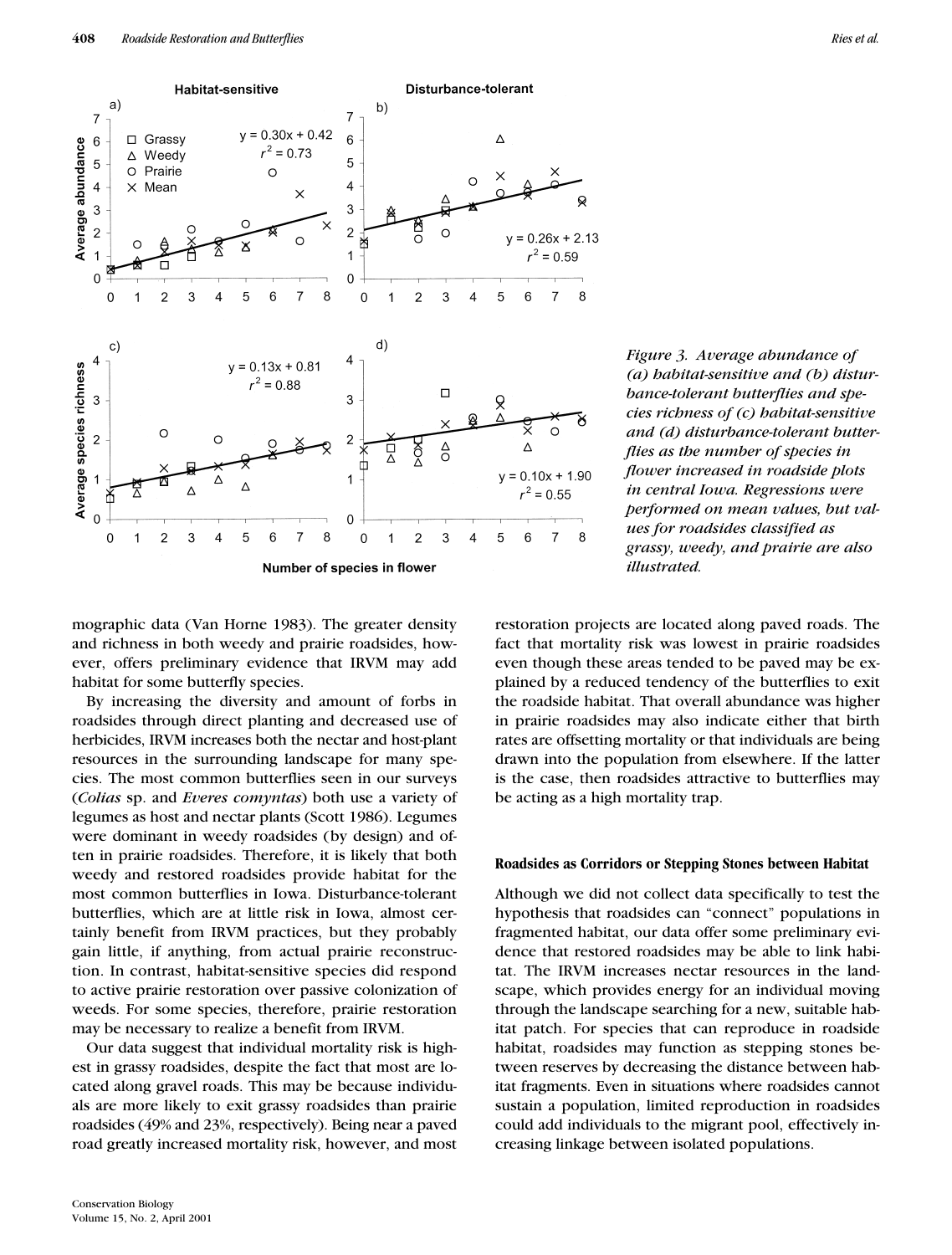

*Figure 4. Average abundance of (a) habitat-sensitive and (b) disturbance-tolerant butterflies and species richness of (c) habitat-sensitive and (d) disturbance-tolerant butterflies based on length of roadside restoration in central Iowa. Restoration length was categorized as small (*,*800 m), medium (800–5000 m), and large (*.*5000 m). Values are based on an analysis of variance. Different letters indicate means that are significantly different.*

The most rigorous evidence supporting corridor value would be densities higher in connected than in unconnected patches (Beier & Noss 1998), but this type of data is rare (but see Haddad & Baum 1999). With few exceptions, restored roadsides do not exist as a continuous corridor between prairies or any other grassland reserve. At present, therefore, it is impossible to directly test the ability of roadsides to act as corridors between habitat fragments. In lieu of this evidence, two approaches have been taken to gather evidence that linear strips of habitat such as roadsides may function as corridors. The first and most common is to demonstrate that animal richness or density is higher in corridor than in noncorridor habitat, which we have demonstrated for habitatsensitive species. The second type of data demonstrates that individuals tend to reflect off habitat boundaries, thus increasing the likelihood of moving down a corridor toward a connecting patch (Soulé & Gilpin 1991; Lima & Zollner 1996; Schultz 1998; Haddad 1999). We offer preliminary evidence for this by showing that individuals are most likely to turn at the boundary of prairie roadsides compared with grassy and weedy roadsides (77%, 51%, and 56% respectively).

This preliminary evidence suggests that butterflies may be able to use prairie roadsides as corridors or stepping



*Figure 5. Number of individual butterflies found dead on the road divided by the number seen alive during roadside surveys in central Iowa, based on (a) roadside type and (b) road surface. Values are based on an analysis of variance. Different letters indicate means that are significantly different.*

stones. Butterflies unable to breed in weedy roadsides need to arrive at suitable habitat within their lifetime or the corridor acts as a sink rather than facilitating movement between patches. Even restored and native prairie roadsides may not be able to support populations of some butterfly species, and the only way these species could benefit would be if roadsides functioned to direct movement between habitat patches. As roadside restoration continues, we will be able to explore this issue more rigorously. One factor that needs to be considered is that as restored roadsides become more prevalent, prairie roadsides may become a continuous grid of linear habitat. If this occurs, roadsides may act as new habitat but may not have the ability to connect isolated patches because most roadside prairies will not lead anywhere. Thus, the question of whether reproduction can occur in roadsides will become even more critical.

# **Roadside Restoration versus Native Roadsides and Remnant Prairies**

Richness of habitat-sensitive species was the only variable that showed a trend toward an increase in native com-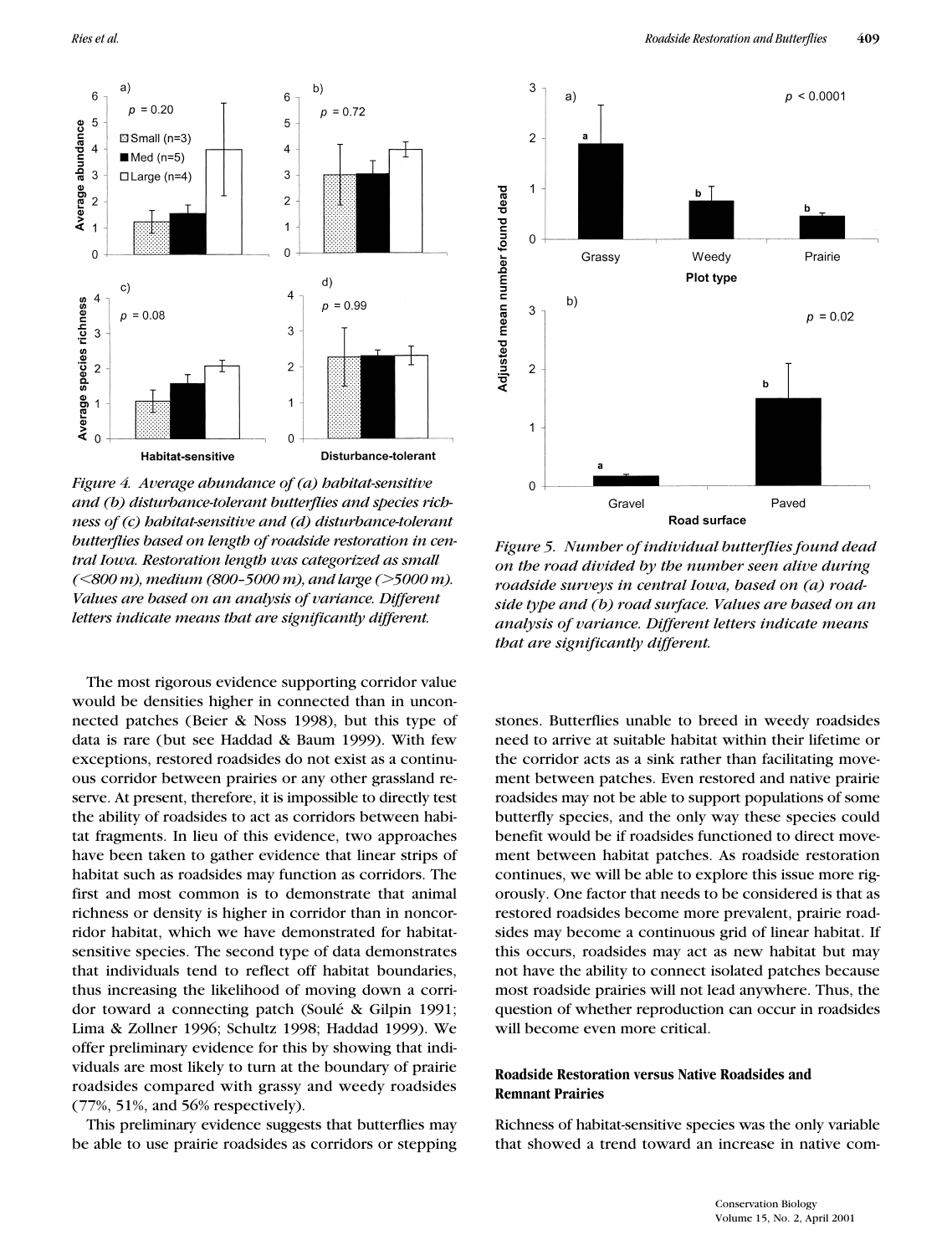pared with restored roadsides (Table 2). Species richness is an important indicator of habitat quality, and our results indicate that native roadsides may be superior to restoration for some habitat-sensitive species. That it was not significant may be due to small sample sizes. But with only four native roadsides surveyed and a highly variable system, it is difficult to draw any strong conclusions. Given the rarity of native prairie remnants, however, preservation of these roadsides should be made a priority.

Our finding that habitat-sensitive species differed little in abundance between actual prairie remnants and prairie roadsides should be interpreted with caution. Butterfly communities vary a great deal among prairies (personal observation). We used only four prairie locations in this study, although they were among the highestquality prairies in central Iowa. The largest, highest-quality site was mowed after the first round of surveys (data after mowing were not collected), which may have influenced the outcome of the results. Nevertheless, our results indicate that roadside butterfly communities appear similar in structure to a subset of central Iowa prairies. Once again, the lack of demographic data makes it difficult to compare the true value of either habitat type.

#### **Conclusions**

Integrated roadside vegetation management likely provides additional habitat for Iowa's most common disturbance-tolerant butterflies. These practices result in roadsides with more nectar sources and an increase in host plants for many of the most common species in Iowa. Yet these butterflies are in little danger, and focus should be placed on habitat-sensitive species. Our data indicate that roadside restoration may add habitat and has the potential to provide corridors for at least some habitat-sensitive species. Our results suggest that larger restoration efforts providing a greater richness of flower species will most benefit butterfly communities. Caution must be taken, however. Roadside restoration may be attracting habitat-sensitive species to areas where they have little hope of reproducing or may be doing little to direct species toward new habitat because no specific effort is being made to restore roadsides between prairie fragments. If roadside habitats do act as sinks for some species, as restoration continues and becomes more prevalent in the landscape, they have the potential to do more harm than good (Danielson 1992). Source-sink dynamics are notoriously difficult to demonstrate but must be understood before the real benefit of roadsides to butterfly communities can be assessed. Although we were not able to consider demographic information, our data indicate a positive effect of roadside restoration on Iowa's remaining sensitive species. As roadside restoration continues in Iowa and throughout the world, there is a need to rigorously assess the effects of restoration on habitat-sensitive species.

# **Acknowledgments**

This research was supported by a grant from the Iowa Living Roadway Trust Fund. This is journal paper J-18386 of the Iowa Agriculture and Home Economics Experiment Station, Ames, Iowa, Project 3377; research and printing costs were supported by the Hatch Act and State of Iowa Funds. We thank M. Loeser and L. Best for comments on earlier versions of the manuscript. M. Willson, E. Main, C. Meyer, and an anonymous reviewer also made helpful comments. We thank D. Schlict, R. Stickley, and J. Peyser for assistance in the field. We also thank D. Schlict for assistance in specimen identification. J. and M. Moeckley, V. Raymond, and D. Welp kindly allowed access to their property. Finally B. Holt, D. Sheeley, J. Kooiker, and L. Lown helped locate appropriate roadside sites.

## **Literature Cited**

- Adams, L. W., and A. D. Geis. 1983. Effects of roads on small mammals. Journal of Applied Ecology **20:**403–415.
- Arnold, G. W., and J. R. Weeldenburg. 1990. Factors determining the number and species of birds in road verges in the wheatbelt of western Australia. Biological Conservation **53:**295–315.
- Baur, A., and B. Baur. 1992. Effect of corridor width on animal dispersal: a simulation study. Global Ecology and Biogeography Letters **2:**52–56.
- Beier, P., and R. Noss. 1998. Do habitat corridors provide connectivity? Conservation Biology **12:**1241–1252.
- Bennett, A. F. 1990. Habitat corridors and the conservation of small mammals in a fragmented forest environment. Landscape Ecology **4:**109–122.
- Bennett, A. F. 1991. Roads, roadsides and wildlife conservation: a review. Pages 99–118 in D. A. Saunders and R. J. Hobbs, editors. Nature conservation 2: the role of corridors. Surrey Beatty and Sons, Chipping Norton, New South Wales, Australia.
- Brown, J. H., and A. Kodric-Brown. 1977. Turnover rates in insular biogeography: effect of immigration on extinction. Ecology **58:**445–449.
- Cale, P. 1990. The value of road reserves to the avifauna of the central wheatbelt of western Australia. Proceedings of the Ecological Society of Australia **16:**359–367.
- Camp, M., and L. B. Best. 1994. Nest density and nesting success of birds in roadsides adjacent to rowcrop fields. American Midland Naturalist **131:**347–358.
- Clark, B. K., B. S. Clark, W. E. Munsterman, and T. R. Homerding. 1996. Differential use of roadside fencerows and contiguous pastures by small mammals in southeastern Oklahoma. Southwestern Naturalist **41:**54–59.
- Cramer, C. 1991. Tougher than weeds. The New Farm **13:**37–39.
- Danielson, B. J. 1992. Habitat selection, interspecific interactions and landscape composition. Evolutionary Ecology **6:**399–411.
- DeMers, M. N. 1993. Roadside ditches as corridors for range expansion of the western harvester ant (*Pogonomyrmex occidentalis* Cresson). Landscape Ecology **8:**93–102.
- Diamond, J. M. 1975. The island dilemma: lessons of modern biogeographic studies for the design of natural reserves. Biological Conservation **7:**129–146.
- Eversham, B. C., and M. G. Telfer. 1994. Conservation value of roadside verges for stenotopic heathland Carabidae: corridors or refugia? Biodiversity and Conservation **3:**538–545.
- Flynn, L. 1994. Iowa roadsides return to native prairies. Roads and Bridges **32:**61.
- Getz, L. L., F. R. Cole, and D. L. Gates. 1978. Interstate roadsides as dis-